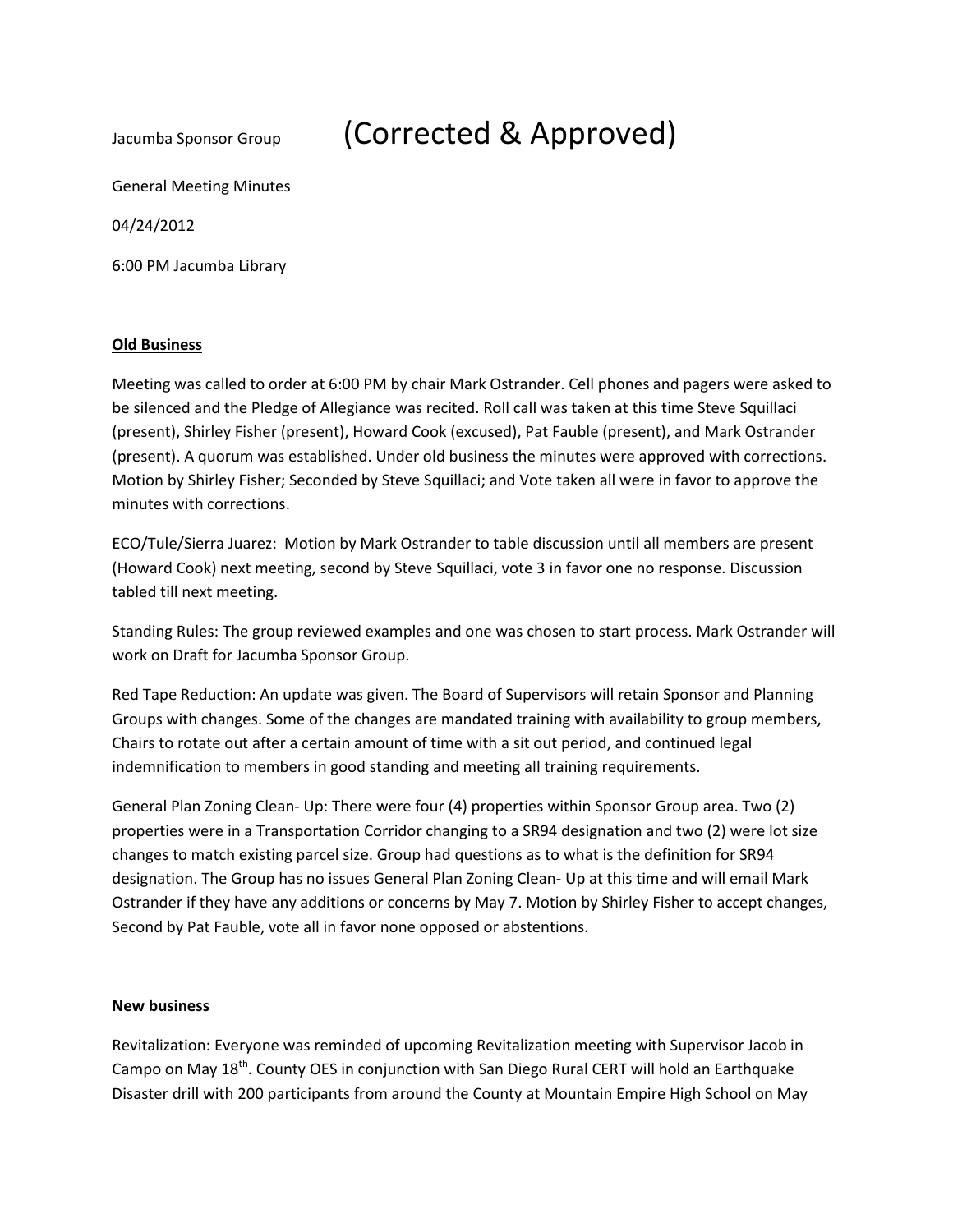$19<sup>th</sup>$ . La Posta Indian Reservation will be holding their  $10<sup>th</sup>$  Annual Earth Day at La Posta Reservation from 12:00 to 4:30. CERT had 9 graduates from Jacumba and 2 graduates from Boulevard.

Correspondences: County Bicycle Transportation Plan part of the General Plan Update Mobility Element, plan was based on 2010 SANDAG original bicycle plan.

LAFCO letter in regards to SB244 which went into effect January 1, 2012.

Notice of Hearing at DPLU (Department of Planning and Land Use) for CAP (Climate Action Plan).

## **Updates and Potential Action Items**

Border Patrol Cory Anderson gave an update on 6month statistics for apprehension. Year to date 14,500 apprehensions, last year 25,000, the year before 45,000 for the Sector. The numbers are down for the Sector; however Boulevard Station numbers are up. They apprehend a load vehicle every other day especially along the railroad tracks. The new Border Patrol Station is progress on track with a projected move in date in February 2013. Cory thanked the citizens for calling in reports of activity and stated this helps them to do their job.

# Sherriff None present

Fire Safe Council will be holding a Family Night in conjunction with Mountain Empire Collaborative on April 30<sup>th</sup> at Clover Flat School from 6:00 to 8:00.

Future Agenda Items email Mark Ostrander with items you want placed on the agenda no later than the Thursday preceding the meeting.

SDG&E Cameron Durckel stated March 19<sup>th</sup> the CPUC adopted the Interim proposed Administrative Law Judge decision to certify environmental work is compliant with CEQA. Second part of proposed ECO project deals with overriding considerations and cost and will be heard by CPUC later. Sun Rise Power Link is 88% complete with 84% completion on overhead. He also gave an update on two grant opportunities; one is for Public Safety Partners with kickoff May  $10<sup>th</sup>$  and the other Environmental Champions to kickoff late June.

Eye Gnat Bill Pape stated that eye gnats are here and gave out the new toll free number 855-518-5419. He encouraged everyone to call when bothered by eye gnats. He stated the farmer goes fallow June 15<sup>th</sup>. He also stated that the Board of Supervisors will hold a hearing on the Ordinance in June.

# Presentation from the floor on non-agenda items